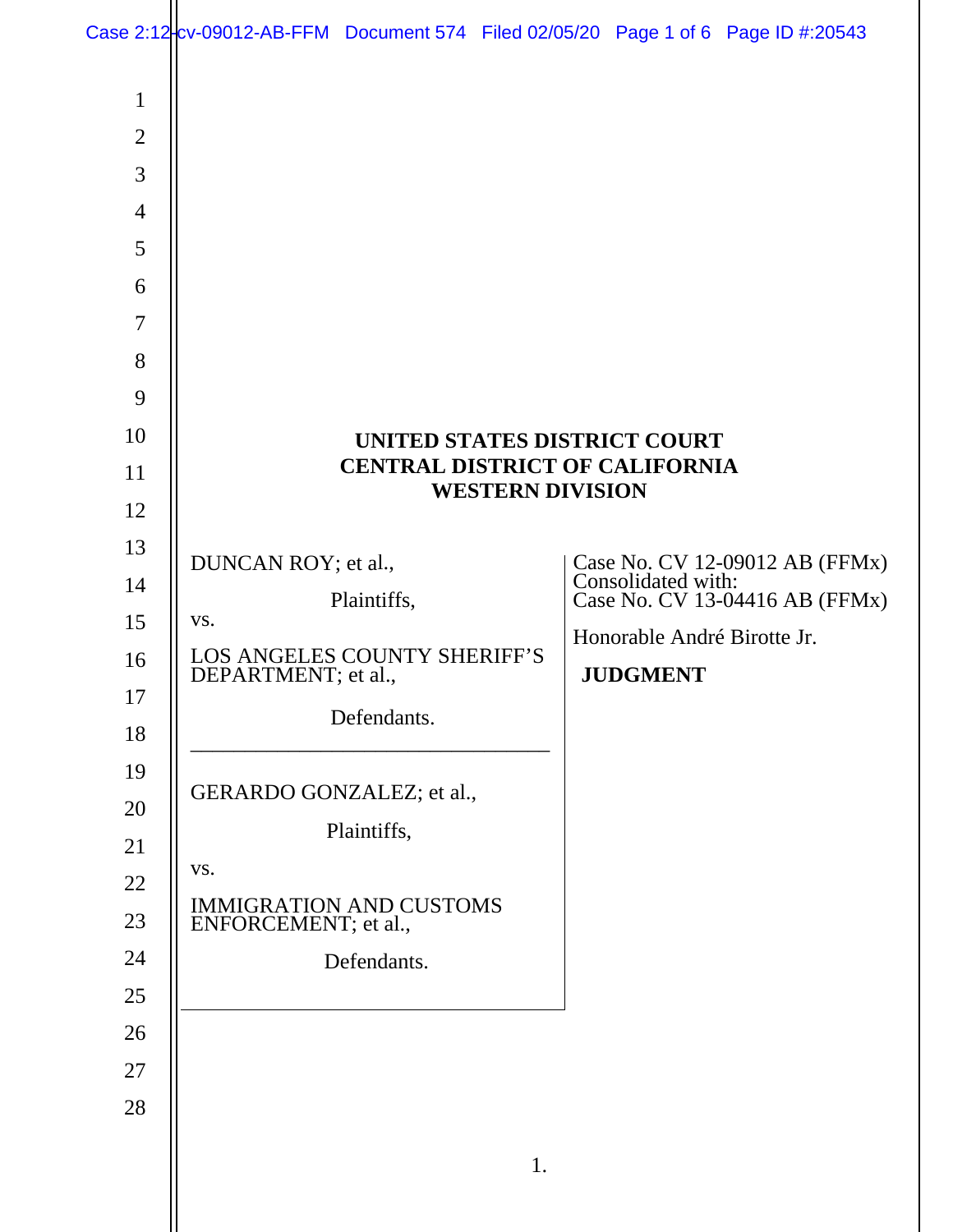| $\mathbf{1}$   | In accordance with the evidence considered at trial, the Court's Findings of                                                                                        |
|----------------|---------------------------------------------------------------------------------------------------------------------------------------------------------------------|
| $\overline{2}$ | Fact and Conclusions of Law, issued on September 27, 2019 (Dkt. No. 548), and                                                                                       |
| 3              | the Court's Order regarding the Gerardo Gonzalez ("Gonzalez") et al. Plaintiffs'                                                                                    |
| $\overline{4}$ | Motion for Partial Summary Judgment, issued on February 7, 2018 (Dkt. No.                                                                                           |
| 5              | 346), the Court enters the following Judgment resolving all claims:                                                                                                 |
| 6              | Judgment is entered in favor of Plaintiff Gonzalez and the Probable Cause                                                                                           |
| $\overline{7}$ | Subclass <sup>1</sup> on their claims that Immigration and Customs Enforcement ("ICE")                                                                              |
| 8              | violates the Fourth Amendment by (1) issuing detainers based on probable-cause                                                                                      |
| 9              | determinations from database searches alone (Dkt. No. 548) and (2) by issuing                                                                                       |
| 10             | detainers based on probable-cause determinations from evidence of foreign place                                                                                     |
| 11             | of birth and no match in a federal immigration database (Dkt. No. 346).                                                                                             |
| 12             | Judgment is entered in favor of Plaintiff Gonzalez and the Probable Cause                                                                                           |
| 13             | Subclass on their claim that ICE violates the Fourth Amendment by issuing                                                                                           |
| 14             | detainers to state and local law enforcement agencies in states that do not                                                                                         |
| 15             | expressly authorize civil immigration arrests in state statute. (Dkt. No. 548).                                                                                     |
| 16             | Judgment is entered in favor of Plaintiffs Gonzalez and Simon Chinivizyan                                                                                           |
| 17             | and the Statutory Subclass <sup>2</sup> on their claim that ICE violates 8 U.S.C. section                                                                           |
| 18             | $1357(a)(2)$ by issuing detainers without either issuing an administrative warrant                                                                                  |
| 19             |                                                                                                                                                                     |
| 20             | <sup>1</sup> The Probable Cause Subclass is comprised of all current and future persons who                                                                         |
| 21             | are subject to an immigration detainer issued by an ICE agent located in the                                                                                        |
| 22             | Central District of California, where the detainer is not based upon a final order<br>of removal signed by an immigration judge or the individual is not subject to |
| 23             | ongoing removal proceedings and the detainer was issued solely on the basis of                                                                                      |
| 24             | electronic database checks. (Dkt. No. 548 at 3, n.1).<br><sup>2</sup> The Statutory Subclass is comprised of all current and future persons who are                 |
| 25             | subject to an immigration detainer issued by an ICE agent located in the Central                                                                                    |
| 26             | District of California, where the detainer is not based upon a final order of<br>removal signed by an immigration judge or the individual is not subject to         |
| 27             | ongoing removal proceedings for whom ICE did not issue an administrative                                                                                            |
| 28             | warrant of arrest at the time it issued an immigration detainer. (Dkt. No. 548 at 3,<br>$n.1$ ).                                                                    |
|                |                                                                                                                                                                     |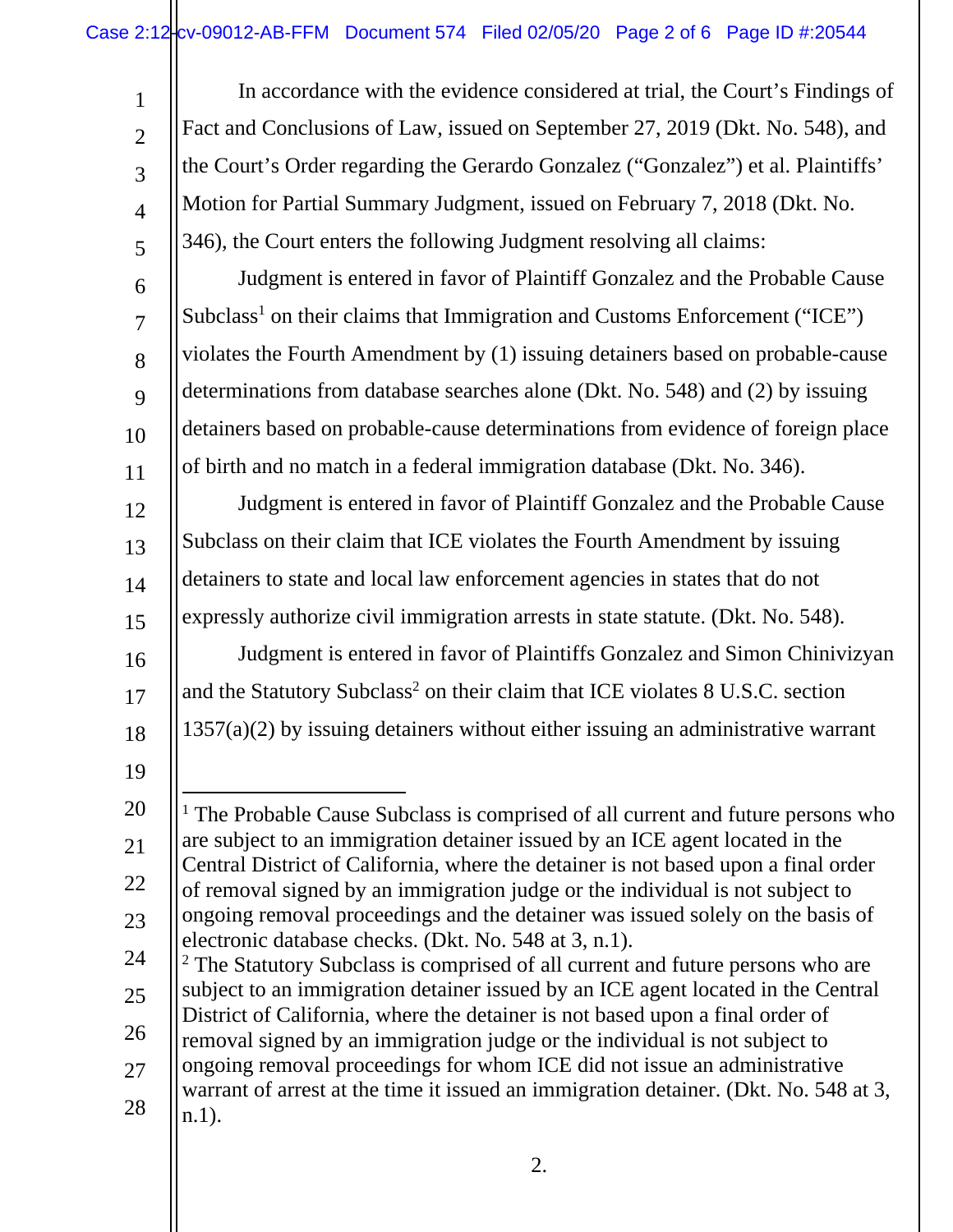| $\mathbf{1}$   | or determining that a person "is likely to escape before a warrant can be obtained                                                           |
|----------------|----------------------------------------------------------------------------------------------------------------------------------------------|
| $\overline{2}$ | for [their] arrest." (Dkt. No. 346).                                                                                                         |
| 3              | <b>WHEREAS</b> ICE violates the Fourth Amendment by issuing detainers for                                                                    |
| $\overline{4}$ | Probable Cause Subclass members based solely on federal database searches that                                                               |
| 5              | rely upon information from sources that lack sufficient indicia of reliability for a                                                         |
| 6              | probable-cause determination for removal (Dkt. No. 548);                                                                                     |
| $\overline{7}$ | <b>WHEREAS</b> ICE violates the Fourth Amendment by issuing detainers to                                                                     |
| 8              | state and local law enforcement agencies in states that do not expressly authorize                                                           |
| 9              | civil immigration arrests on detainers in state statute, and violated the Fourth                                                             |
| 10             | Amendment in issuing such detainers (Dkt. No. 548);                                                                                          |
| 11             | <b>WHEREAS</b> evidence of foreign place of birth and no match in a federal                                                                  |
| 12             | immigration database does not establish probable cause of alienage and                                                                       |
| 13             | removability under the Fourth Amendment (Dkt. No. 346);                                                                                      |
| 14             | <b>WHEREAS</b> ICE violates 8 U.S.C. section $1357(a)(2)$ when it issues                                                                     |
| 15             | detainers without either an administrative warrant or a determination that a                                                                 |
| 16             | person "is likely to escape before a warrant can be obtained for their arrest"                                                               |
| 17             | (Dkt. No. 346);                                                                                                                              |
| 18             | IT IS HEREBY ORDERED, ADJUDGED AND DECREED THAT:                                                                                             |
| 19             | 1. The federal databases that ICE relies on to issue its detainers are not                                                                   |
| 20             | reliable sources, when viewed together or on their own, for purposes                                                                         |
| 21             | of establishing probable cause of alienage and removability when an<br>individual does not have a removal order or is not in ongoing removal |
| 22             | proceedings.                                                                                                                                 |
| 23             | a. The most reliable source of information about a person's                                                                                  |
| 24             | citizenship or immigration status (where a person is not subject                                                                             |
| 25             | to a removal order or ongoing removal proceedings) is the<br>individual because some questions regarding an individual's                     |
| 26             | citizenship or immigration status can only be answered through                                                                               |
| 27             | an interview. Other reliable sources of information about an<br>individual's citizenship or immigration status are the A-File, if            |
| 28             |                                                                                                                                              |
|                |                                                                                                                                              |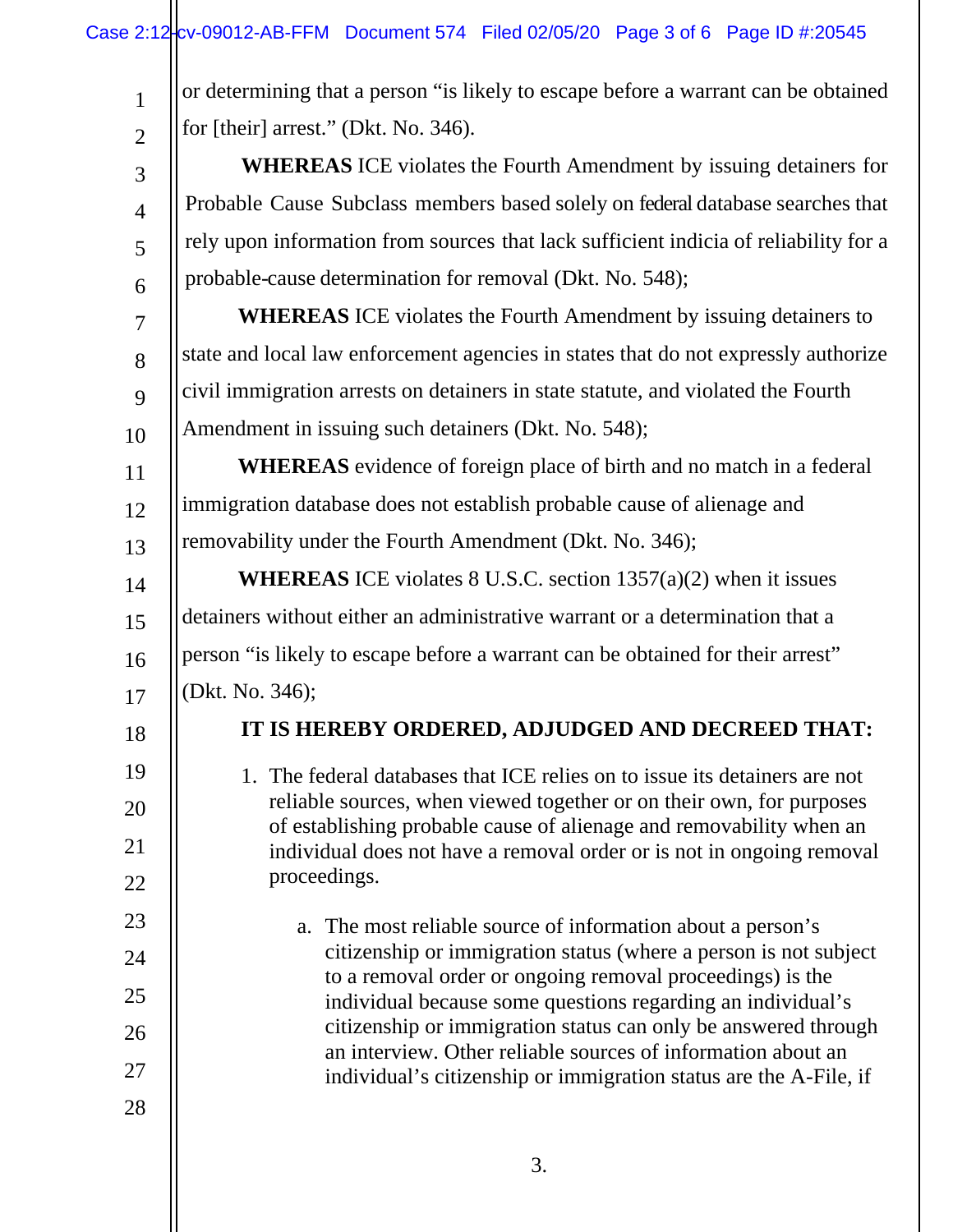|                                | Case 2:12 cv-09012-AB-FFM Document 574 Filed 02/05/20 Page 4 of 6 Page ID #:20546                                                                                                                                                                                                                                                                                      |
|--------------------------------|------------------------------------------------------------------------------------------------------------------------------------------------------------------------------------------------------------------------------------------------------------------------------------------------------------------------------------------------------------------------|
| $\mathbf{1}$<br>$\overline{2}$ | the individual has an A-File; <sup>3</sup> and physical copies of documents<br>demonstrating current citizenship and/or immigration status.<br>(Dkt. No. 548 at 23–24).                                                                                                                                                                                                |
| 3                              |                                                                                                                                                                                                                                                                                                                                                                        |
| $\overline{4}$                 | b. Prior to issuing a detainer to any individual who has not been<br>ordered removed, is not in removal proceedings, and has not                                                                                                                                                                                                                                       |
| 5                              | been interviewed, and in addition to other investigatory steps an                                                                                                                                                                                                                                                                                                      |
| 6                              | ICE agent takes as a matter of policy and/or their own<br>discretion, ICE shall confirm the individual's identity through a                                                                                                                                                                                                                                            |
| $\tau$                         | biometric match.                                                                                                                                                                                                                                                                                                                                                       |
| 8                              | 2. Immigration detainers previously issued against members of the                                                                                                                                                                                                                                                                                                      |
| 9                              | Probable Cause Subclass are declared null and void, and ICE shall                                                                                                                                                                                                                                                                                                      |
| 10                             | immediately rescind all such detainers.                                                                                                                                                                                                                                                                                                                                |
| 11                             | 3. ICE, including the ICE Los Angeles Field Office and the Pacific                                                                                                                                                                                                                                                                                                     |
| 12                             | Enforcement Response Center (the "PERC"), is permanently enjoined<br>from issuing detainers seeking the detention of Probable Cause                                                                                                                                                                                                                                    |
| 13                             | Subclass members to law enforcement agencies in states that lack                                                                                                                                                                                                                                                                                                       |
| 14                             | state law permitting state and local law enforcement agencies to make<br>civil immigration arrests based on civil immigration detainers only.                                                                                                                                                                                                                          |
| 15                             |                                                                                                                                                                                                                                                                                                                                                                        |
| 16                             | 4. ICE, including the ICE Los Angeles Field Office and the PERC, is<br>permanently enjoined from issuing detainers to Probable Cause                                                                                                                                                                                                                                   |
| 17                             | Subclass members based solely on database searches that rely upon                                                                                                                                                                                                                                                                                                      |
| 18                             | information from sources that lack sufficient indicia of reliability for a<br>probable cause determination for removal.                                                                                                                                                                                                                                                |
| 19                             | 5. Should ICE move the PERC, or any successor(s) performing the                                                                                                                                                                                                                                                                                                        |
| 20                             | detainer functions of the PERC, to a location outside of the Central                                                                                                                                                                                                                                                                                                   |
| 21                             | District of California, ICE shall:                                                                                                                                                                                                                                                                                                                                     |
| 22                             |                                                                                                                                                                                                                                                                                                                                                                        |
| 23                             |                                                                                                                                                                                                                                                                                                                                                                        |
| 24                             | <sup>3</sup> An A-File is a physical file that contains hard copy documents on a person's                                                                                                                                                                                                                                                                              |
| 25                             | immigration status. A-Files are capable of painting a more robust picture of a                                                                                                                                                                                                                                                                                         |
| 26                             | person's immigration status than database information. They are readily<br>obtainable by ICE to review prior to issuing a detainer, and may be delivered by<br>expedited mail without serious difficulty. (Dkt. No. 548 at 23–24). Short of an<br>interview, the A-File is the next best source of information about a person's<br>citizenship and immigration status. |
| 27                             |                                                                                                                                                                                                                                                                                                                                                                        |
| 28                             |                                                                                                                                                                                                                                                                                                                                                                        |
|                                | 4.                                                                                                                                                                                                                                                                                                                                                                     |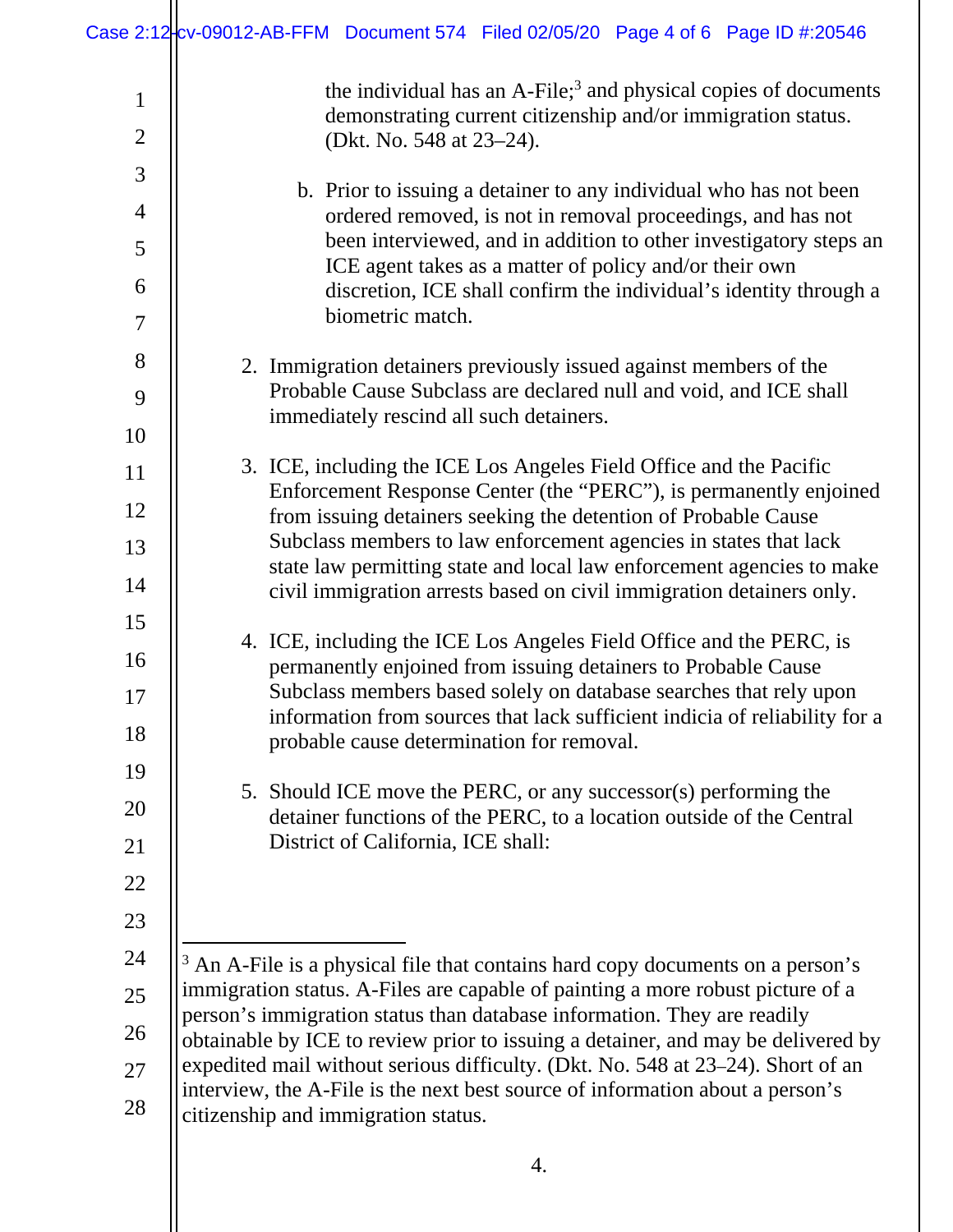|                     | Case 2:12-cv-09012-AB-FFM Document 574 Filed 02/05/20 Page 5 of 6 Page ID #:20547                                                              |
|---------------------|------------------------------------------------------------------------------------------------------------------------------------------------|
| $\mathbf{1}$        | a. Notify the Court and the Plaintiffs in writing 30 days before any<br>move occurs; and                                                       |
| $\overline{2}$      |                                                                                                                                                |
| 3                   | b. Continue to be bound by this injunction with respect to the<br>detainer functions of the PERC.                                              |
| $\overline{4}$      | IT IS FURTHER ORDERED THAT, to monitor and ensure                                                                                              |
| $\mathfrak{S}$<br>6 | compliance with this injunction,                                                                                                               |
| 7                   | 6. Within 30 days of the entry of this Judgment, Defendants shall                                                                              |
| 8                   | provide notice to local, state, and federal law enforcement agencies<br>that could have been issued a detainer to be served on a member of     |
| 9                   | the Probable Cause Subclass, informing these agencies of this                                                                                  |
| 10                  | Judgment, and advising them of the contents of the Court's ruling and<br>its impact on detainers issued by ICE. This notice shall be posted    |
| 11                  | prominently on ICE's website and circulated to all state and local law                                                                         |
| 12                  | enforcement agencies to whom ICE issues detainers. Defendants shall<br>specifically inform these agencies that a detainer does not provide the |
| 13                  | legal authority for a state or local law enforcement officer to make a                                                                         |
| 14                  | civil immigration arrest. (Dkt. No. 548 at 30, ¶ 20).                                                                                          |
| 15                  | 7. Within 45 days of the entry of this Judgment, Defendants shall                                                                              |
| 16                  | provide a report to the Court explaining how they complied with                                                                                |
| 17                  | paragraph 6, including copies of any and all memoranda, directives,<br>written guidance, notices, forms, and other communications made to      |
| 18                  | effectuate this Judgment. Defendants' report should also include:                                                                              |
| 19                  | a. Any additional plans they have for notifying local, state, and                                                                              |
| 20                  | federal law enforcement agencies of this Judgment; and                                                                                         |
| 21                  | b. The number of detainers Defendants rescinded in compliance                                                                                  |
| 22                  | with this Judgment.                                                                                                                            |
| 23                  | 8. Within 90 days of the entry of this Judgment, ICE shall adopt and                                                                           |
| 24                  | implement any policies, practices, trainings, and systems changes<br>necessary to ensure consistent and effective compliance with the          |
| 25                  | Court's Findings of Fact and Conclusions of Law (Dkt. No. 548) and                                                                             |
| 26                  | this Judgment. ICE shall provide Plaintiffs and the Court with copies<br>of any such policies, practices, trainings, or systems changes made.  |
| 27                  |                                                                                                                                                |
| 28                  |                                                                                                                                                |
|                     |                                                                                                                                                |
|                     | 5.                                                                                                                                             |